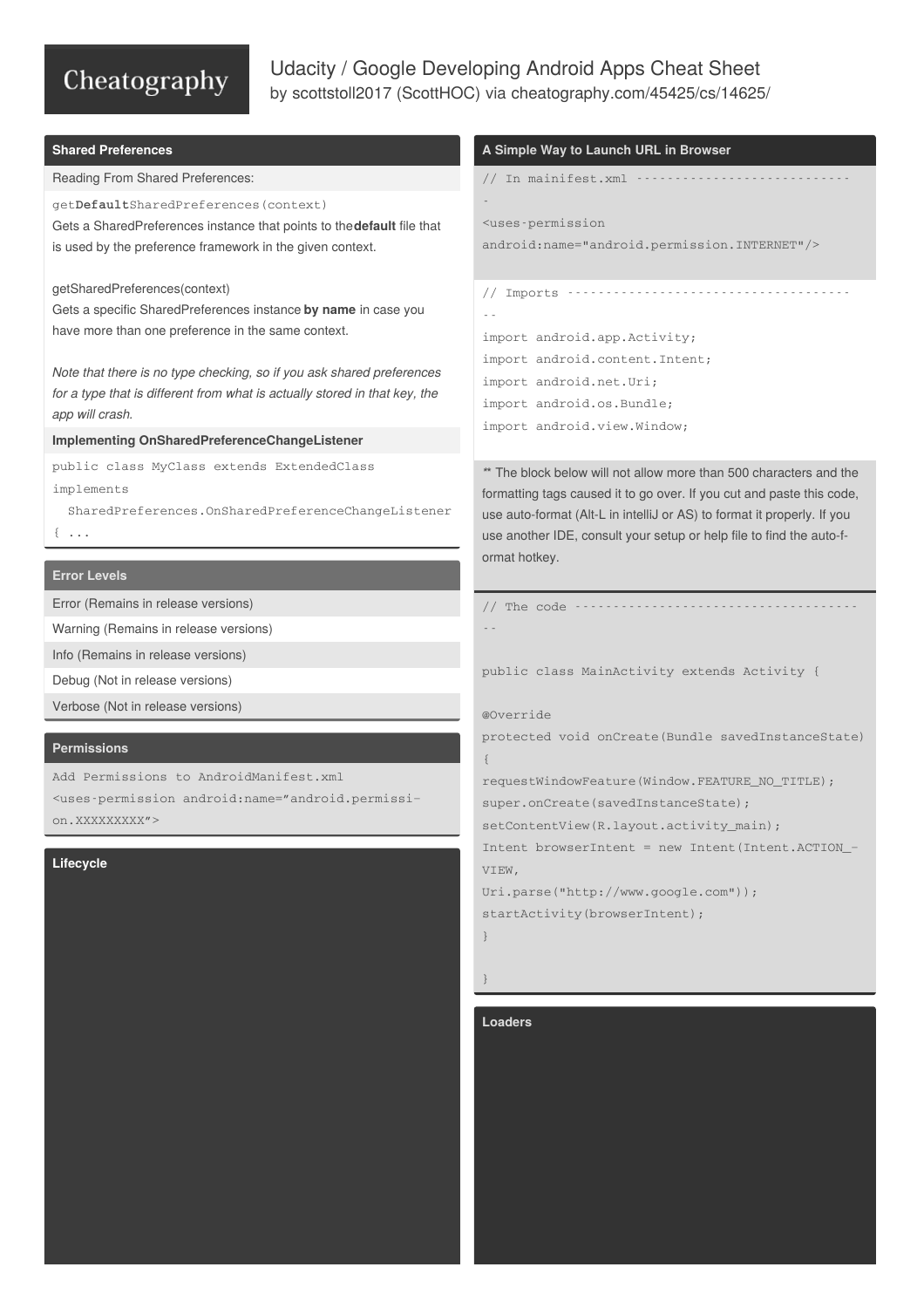

#### To create a loader:

1) Auto-import the Loader class as you type, Then, have the IDE fill in the Loader Callbacks for you:

LoaderManager.LoaderCallbacks<String>{ onCreateLoader()

onLoadFinished()

onLoaderReset()

}

2) Create an integer constant for a loader ID:

private static final int myLoaderName = 20;

3) Initialize the loader with the Loader Manager

#### **Preferences**

The SharedPreference class saves key-value pairs of preferences.

The PreferenceFragment subclass was specifically designed to display preferences and has replaced the now depricated Preference Activity.

Preference Fragements populate themselves with data that's defined in an XML document. The XML is used to generate UI widgets in the fragment.

When the user updates preferences in the widget, these changes are automatically updated in the SharedPreferences file.

By **scottstoll2017** (ScottHOC) [cheatography.com/scotthoc/](http://www.cheatography.com/scotthoc/)

Published 14th February, 2018. Last updated 20th February, 2018. Page 1 of 3.

Sponsored by **ApolloPad.com** Everyone has a novel in them. Finish Yours! <https://apollopad.com>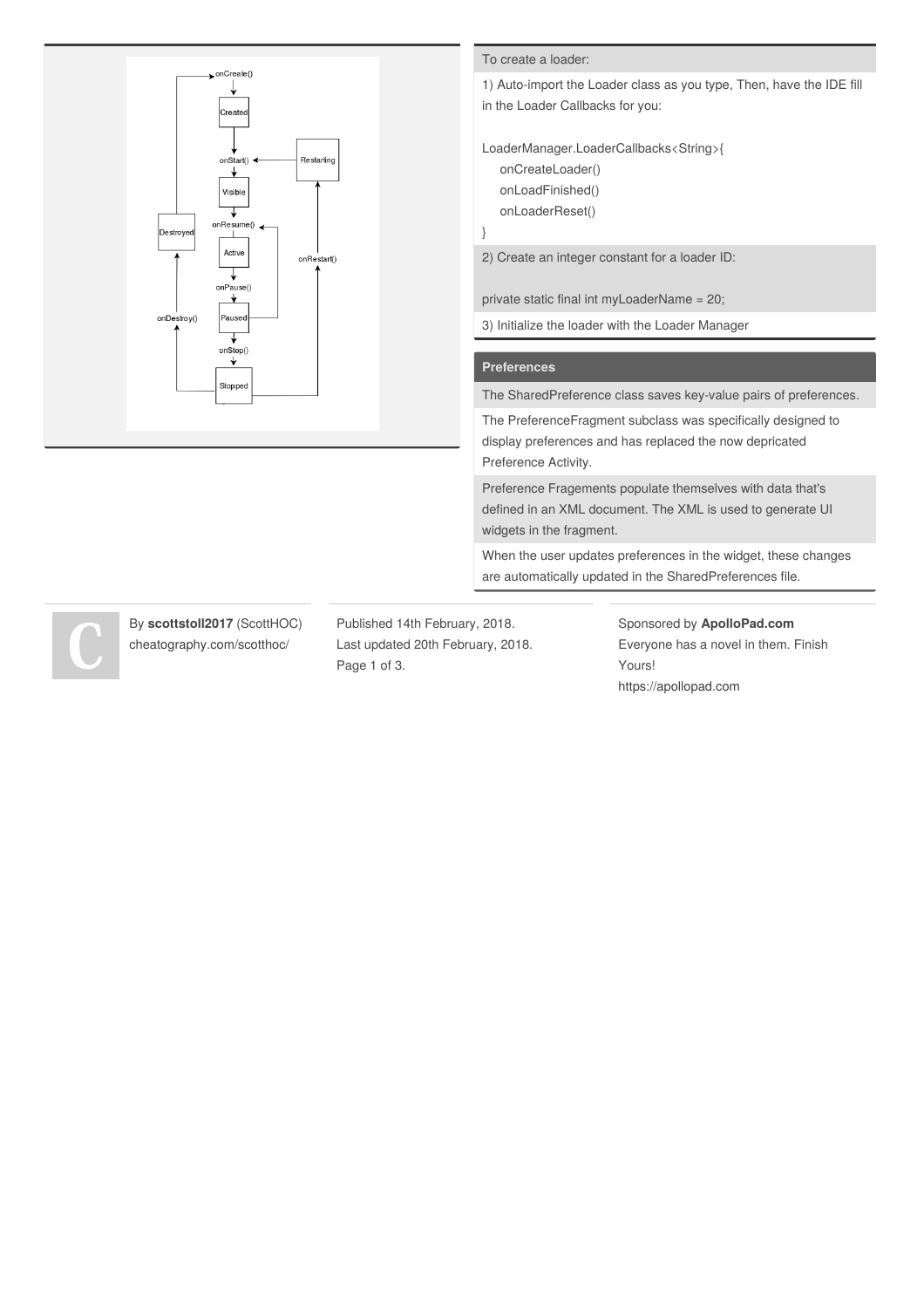# Cheatography

# Udacity / Google Developing Android Apps Cheat Sheet by [scottstoll2017](http://www.cheatography.com/scotthoc/) (ScottHOC) via [cheatography.com/45425/cs/14625/](http://www.cheatography.com/scotthoc/cheat-sheets/udacity-google-developing-android-apps)

#### **Recycler View**

Layout Manager > **RECYCLER VIEW** < View Holder < Adapter < Data

*"Whereas the View Holder determines how an individual entry is displayed, the Layout Manager determines how the entire collection of entries is displayed."*

*"Layout Manager is a key part of the way recycling works in Recycler View since it determines when to recycle views that are no longer visible to the user."*

## **RecyclerView Adapter:**

*An adaper is called by Recycler View to:*

Create new items in the form of ViewHolders

Populate (or bind) items with data

Return information abou the data (IE # of items)

*The Adapter requires 3 functions to be overridden:*

**OnCreateViewHolder()** : Called when RecyclerView instantiates a new ViewHolder instance (inflates from XML or generates it in code)

**OnBindViewHolder()** : Called when RecyclerView wants to populate ViewHolder with data

**GetItemCount()** : Returns the number of items in teh data source. (This might be called a number of times during the layout process so it needs to be a fast, efficient process.)

## **Recycler View Layout Manager**

*"Whereas the View Holder determines how an individual entry is displayed, the Layout Manager determines how the entire collection of entries is displayed."*

*"Layout Manager is a key part of the way recycling works in Recycler View since it determines when to recycle views that are no longer visible to the user."*

**There are 3 implementations of Layout Manager:**

LinearLayoutManager

GridLayoutManager

StaggeredGridLayoutManger

*LinearLayoutManager* allows for vertical or horizontal scrolling. Vertical is the default.

*GridLayoutManager* is a subclass of LinearLayoutManager that is laid out in a grid and can scroll vertically or horizontally.

*StaggeredGridLayoutManager* displays a offset grid of items.

Commonly used for situations where the content is of varying diment‐ ions.

It is also possible to directly extend from Layout Manager and create your own.

# **Data Persistence**

#### **There are 5 different ways to persist data:**

1) "Saved Instance State" uses key-value pairs (a map) to save the state of one of your views. It's usually used to save state when the view must be quickly destroyed and restarted such as when the phone is rotated or if the activity has to be destroyed because of memory constraints but will need to be recreated at some point, when it returns to the foreground. If the user quits the app or restarts the phone, this data is lost.

If you need to have data persist beyond app closures and phone restarts, it needs to be saved to a file system.

2) The SharedPreferences class saves simple key-value pairs (a map) to a file. Keys are always strings. values are primitives (as opposed to objects). This can be used for things like saving a String for the user name between sessions or the URL (as a String) of the last web page someone was on and returning to it when restarting the app.

3) For more complex data (IE: an object) we use a database, and Android uses SQL lite. Android also has various framework components (such as Content Providers) that allow you to manage and share data in databases.

4) For larger items (IE: audio, video, image or e-book files) you can save to internal or external storage.

5) We can also save larger files to a Cloud or Firebase, rather than taking up space in the device's storage.